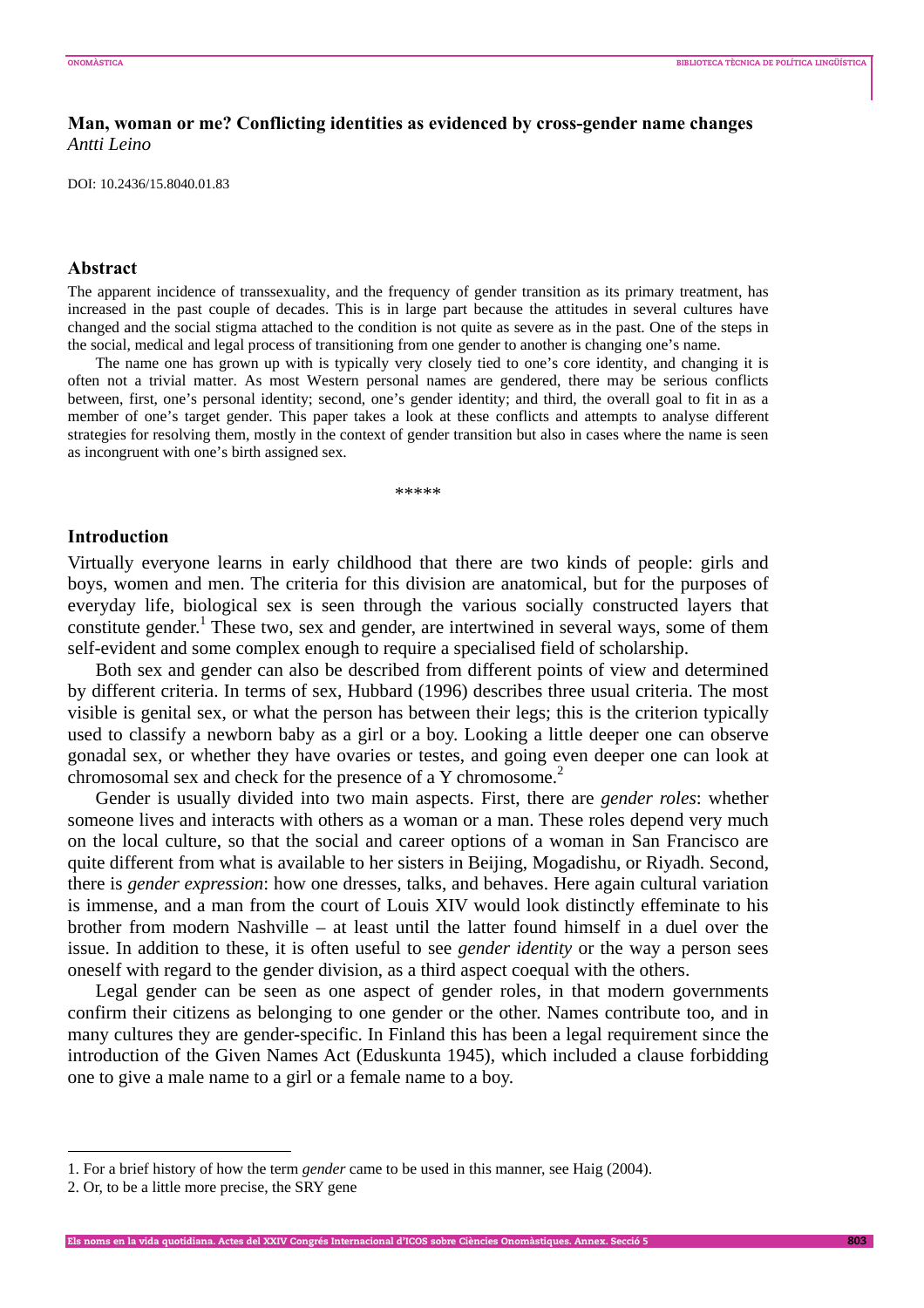The task of dividing people into two separate and clearly distinguishable sexes would seem simple, and in most cases of course it is. However, there are several intersex conditions where a person does not fit one or more of the criteria described by Hubbard (1996). According to Blackless et al. (2000), up to 1.7% of live babies have one of these conditions. Of these, about 1.5% involve unusual hormonal activity and 0.2% sex chromosomes other than the usual XX or XY, while roughly 0.02% of babies are born with ambiguous genitals.

One way to solve the problem posed by the intersex conditions is to consider binary sex, or dividing people into men and women, as an approximation which, while strictly speaking incorrect, is still useful. After all, it is accurate in at least 98.3% and perhaps even 99.98% of all cases, depending on whether one wants to draw the line at something visible to thorough medical examination or to the naked eye. Historically, people seem to have been aware that the division is not accurate, and adjustments have been made on occasion as the need has arisen. As an example relevant to onomastics, my mother tells how one of her aunt's friends, born at the end of the 19th century, was given both a male and a female name because it was not clear which one would be more correct.

From another point of view, the concept of a clear division into two sexes and genders is brought to question by transsexuality. In this condition, first described in depth by Benjamin (1966), a person is born with a body that belongs unambiguously to one sex but a mental gender identity that is not in line with their body. In sensational media this is often confused with homosexuality, but the two are entirely separate. Transsexuality has nothing to do with sexual orientation or sexuality; instead, the core issue is that there is a sever mismatch between mind and body. In this sense, it would be more accurate to compare transsexuality with body integrity identity disorder (First 2005), an extremely rare condition where the person's body image – likely for inborn neurological reasons – does not include one of the limbs.

Traditionally transsexuality has been treated under a psychiatric diagnosis, but this is changing. There is a growing body of evidence of strong correlations between transsexuality and certain brain structures (J.-N. Zhou et al. 1995; Kruijver et al. 2000; Berglund et al. 2008), and conditions analogous to human transsexuality can be artificially created in animals (e.g. Gahr 2003). Partly because of the new medical evidence and partly because of the social implications of a psychiatric diagnosis, the European Parliament (2011) has recently called the WHO to move the diagnosis to a less stigmatising position. Largely because of the social stigma involved in seeking treatment, there are several widely varying estimates of how common transsexuality is; recent studies (like Horton 2008) give figures as high as 0.03– 0.1% of the total population.

The division of people into two fully separate genders becomes even more problematical when one takes into account various gender minorities. Some people, coming from backgrounds that hint on transsexuality, put themselves consciously outside the gender binary (Bornstein 1995), some simply find that the career choices or style do not follow conventional gender roles or typical gender expression. In fact, a lot of feminist thought has been devoted to gender roles, trying to see what is based on biological constraints, what is a result of centuries of male-oriented social conditioning and what lies somewhere in between (For a modern transsexual-oriented view, see Serano 2007, 319–343). In this sense, the strict opposition between masculine and feminine can be considered as artificially constructed (Butler 1990, 23–24) although this socially constructed gender is grounded in anatomical sex.

Even though legally mandated, the gender binary has never completely taken over the Finnish personal name system either. Over half a century ago, the Given Names Act prohibited giving male names to girls or female names to boys, and today the majority of names conform to it: of the names listed in the Population Information System in early 2002, 57.9% were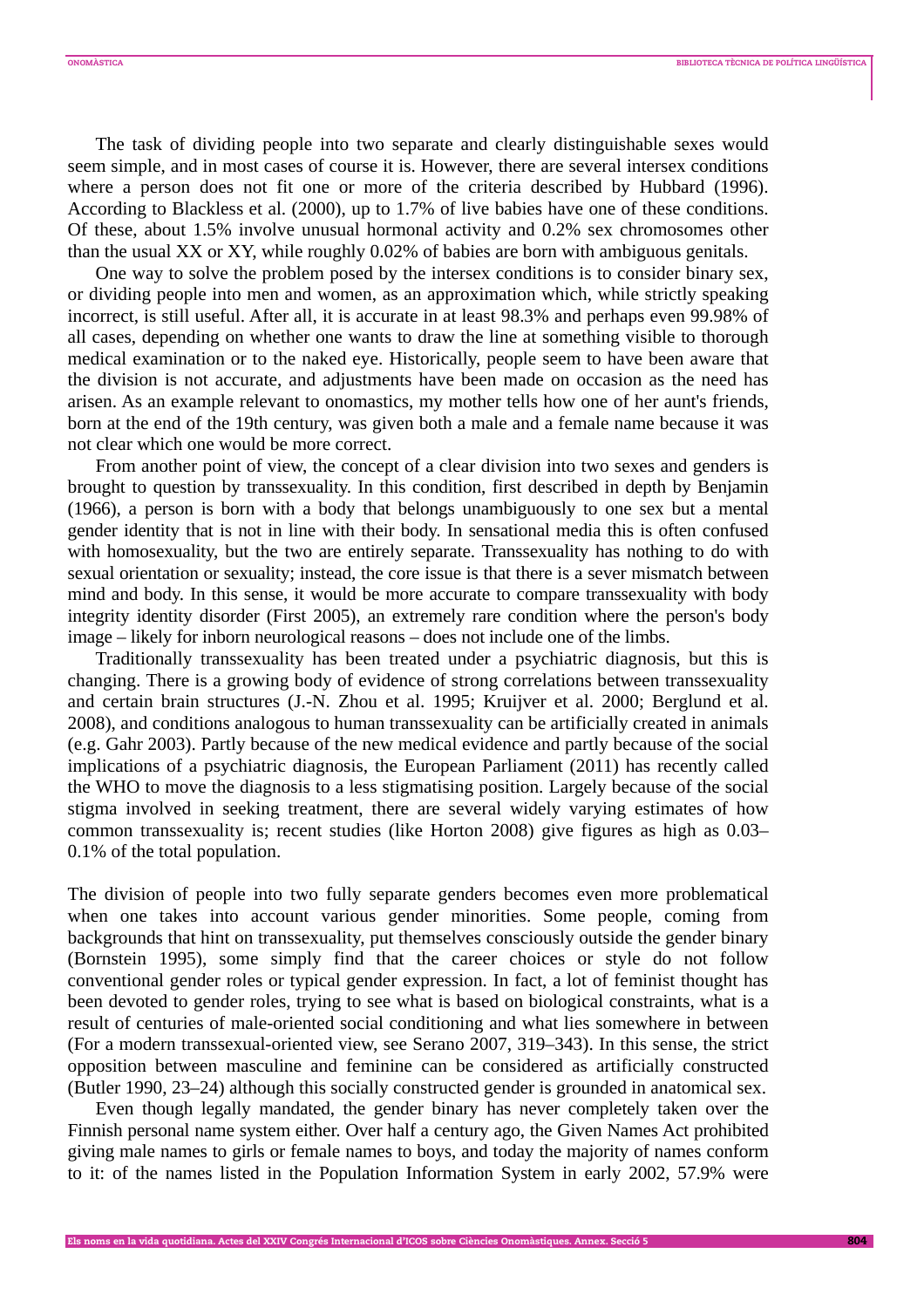predominantly female – that is, less than 5% of the name-bearers were male – and 39.9% predominantly male. However, that still leaves 2.2% of the names as gender-neutral.

#### **Names and Identity**

The term *identity* can mean several different things. Perhaps the most common use when talking about personal names is to say that a name identifies the person it refers to. Identity, in this sense, is denoting a single individual. However, another common use of the term is to mean the way someone feels they belong to a group or feels affinity with it: for instance, a person can identify as an onomastician, a science fiction fan or a Finn.

The identifying function of a proper name, or the nature of properhood, is not an entirely clear-cut matter either (Coates 2006), and while a name is supposed to identify a person uniquely, this is not normally the case. Most personal names are not unique, and a single person can use more than one name. For instance, at the moment the professional networking web service LinkedIn shows eight others who share my first and last name, three of whom are within my contact network. On the other hand, I have different names I use within a medieval recreation society I belong to and in a virtual world environment – and either of these is *my name* to the extent that I have relatively close friends who never use and may not even know the name that is on my passport.

Names can give strong hints about a person's characteristics. Given the differing naming practices, one's ethnical or cultural background can be clearly visible. Gender is often also apparent in one's name to those who have similar cultural backgrounds, although in crosscultural contexts names can easily be misgendered (e.g. Gerhards 2005, 104–105). In some countries the connection between given names and gender is legally enforced, while elsewhere the choice of names is almost completely unregulated. However, even in countries like the United States where there is very little government regulation most of the widely used names are gender-specific.

Names are also highly personal, to the point that one's own name is neurolinguistically different from not only common nouns but even other proper names (Müller and Kutas 1996). Name is a significant part of one's self-identity, and the name a child is given influences the growing personality (Longobardi 2006), perhaps having a major effect on how their life eventually turns out (Hagström 2006, 168–169). In choosing the name for a child the parents are at the same time choosing and creating aspects of the child's future identity (Aldrin 2010).

 The gender of a given name is usually nicely aligned with the sex of the name-bearer, or at least indifferent to it. This, after all, is at the core of how given names become genderspecific: either a name is entrenched in the common onomasticon as belonging to one gender or the other, or it has not (yet) become gender-specific in this way. However, sometimes this alignment is lacking. The gender distribution of a name changes over time, so that the name gets associated with only one gender (or in extreme cases, the opposite of its original gender), or a name-bearer may have a gender identity that does not match their physical sex and legal gender. How does this mismatch relate to the way the name is tied with one's self-identity? What happens when the name forces one to choose between being oneself and belonging to the gender one feels they are? Does this happen often?

My goal is to tackle these questions from two different angles. Finnish census data provides a good starting point for estimating the number of name changes over the gender boundary, as well as looking at the different types of cross-gender changes. It does not help with analysing the motives for such changes or the criteria for choosing a new name; for this, new data has to be collected from people who have changed their names.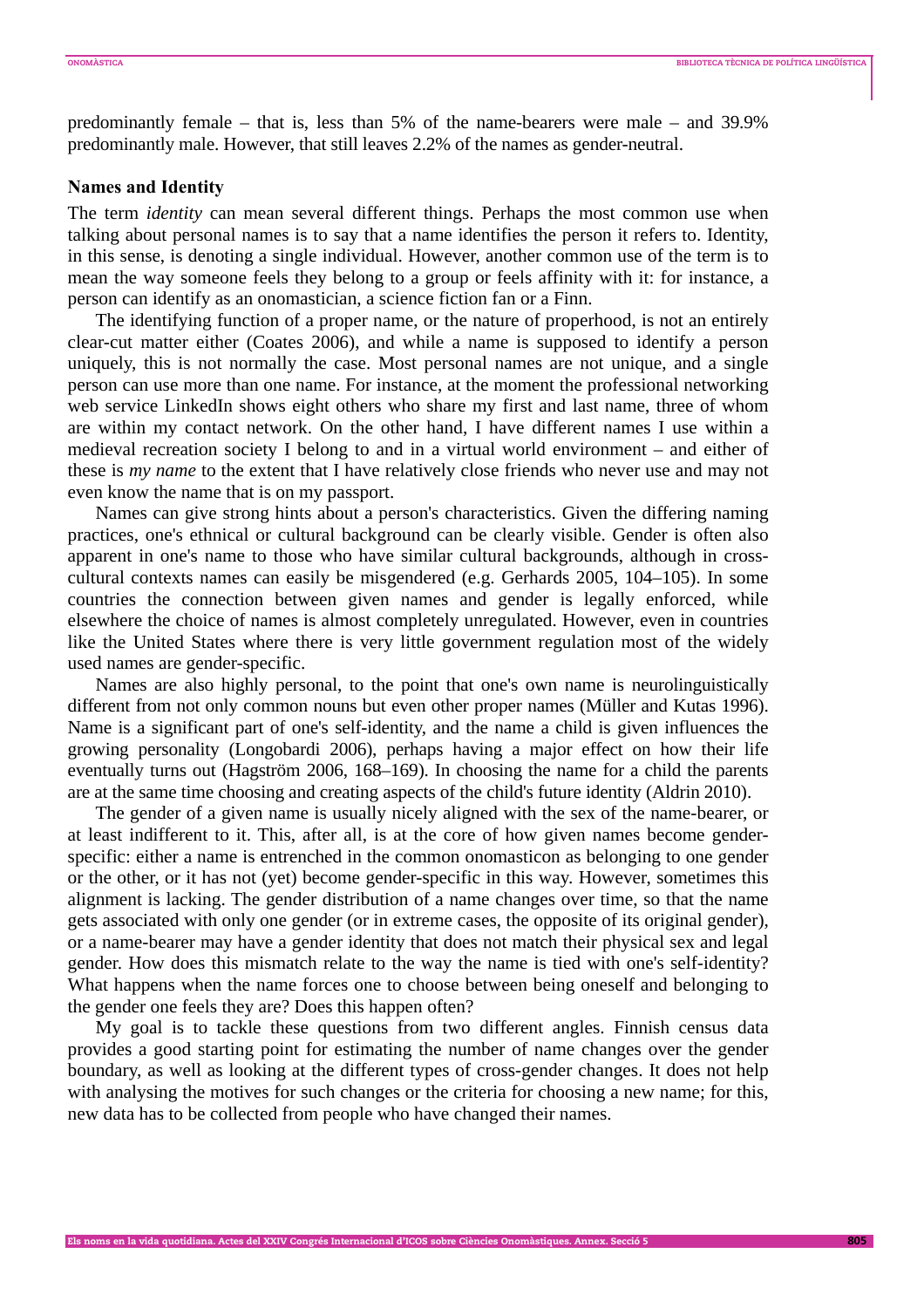# **Cross-gender Name Changes**

To look at the frequency of cross-gender name changes, I used data from the Population Information System. It contains every Finnish citizen and permanent resident who was alive when the system was set up in 1969, or has been born since then. The subset I used here was extracted in early 2002. It contains people who have Finnish listed as their native language, grouped by their birth decade, with only some data fields:

- $\lambda$  current names
- $\triangle$  oldest known names in the vast majority of cases, the names given at birth
- $\lambda$  current sex

The *sex* field was used to divide names into three categories: male, female and genderneutral. Such a division sounds simple, and in a sense it is; however, the concept of genderneutrality is not in fact well-defined. For various reasons, virtually all common names have at least one or two bearer of the opposite sex, but a name that has some ten thousand male and two female bearers cannot really be considered gender-neutral. For this study I chose to treat as gender-neutral those cases where both sexes have at least 5% of the name-bearers. It should be kept in mind that Finnish officials use different criteria when deciding whether a name is acceptable for a boy or a girl, so that a name that is sufficiently rare and not obviously related to a strongly-gendered one can be considered neutral. For the purposes of this study such an approach would have been unwieldy.

If gender-neutrality is hard to define, cross-gender name changes are not much easier. At worst, a person can have names that belong to all three gender categories, both before and after the change. My chosen criterion was that at least one of the the old names should belong to a different category than at least one of the current ones. Obviously, this results in a lot of false positives, but the number was still small enough that weeding them out by hand was possible. Table 1 shows the total number of cross-gender name changes, before the manual search for those changes that involve an actual gender change. The results of the manual search, shown in Table 2, show a much smaller but still considerable number of name changes that involve a complete change of gender. There are several different types of these name changes.

| Born         | $f \rightarrow n$ | f $\rightarrow$ m | $n\rightarrow f$ | $n \rightarrow m$ | $m \rightarrow f$ | $m \rightarrow n$ |
|--------------|-------------------|-------------------|------------------|-------------------|-------------------|-------------------|
| 1900         | 10                | 12                | 12               | 19                | 11                | 4                 |
| 1910         | 41                | 33                | 70               | 81                | 24                | 18                |
| 1920         | 66                | 43                | 148              | 141               | 34                | 31                |
| 1930         | 50                | 49                | 132              | 120               | 34                | 23                |
| 1940         | 64                | 30                | 83               | 65                | 17                | 23                |
| 1950         | 72                | 22                | 51               | 27                | 25                | 27                |
| 1960         | 80                | 38                | 32               | 15                | 37                | 23                |
| 1970         | 65                | 67                | 25               | 32                | 19                | 28                |
| 1980         | 40                | 10                | 26               | 34                | 7                 | 25                |
| 1990         | 19                | 3                 | 29               | 58                | 9                 | 36                |
| <b>Total</b> | 507               | 307               | 608              | 592               | 217               | 238               |

**Table 1**. Total number of cross-gender name changes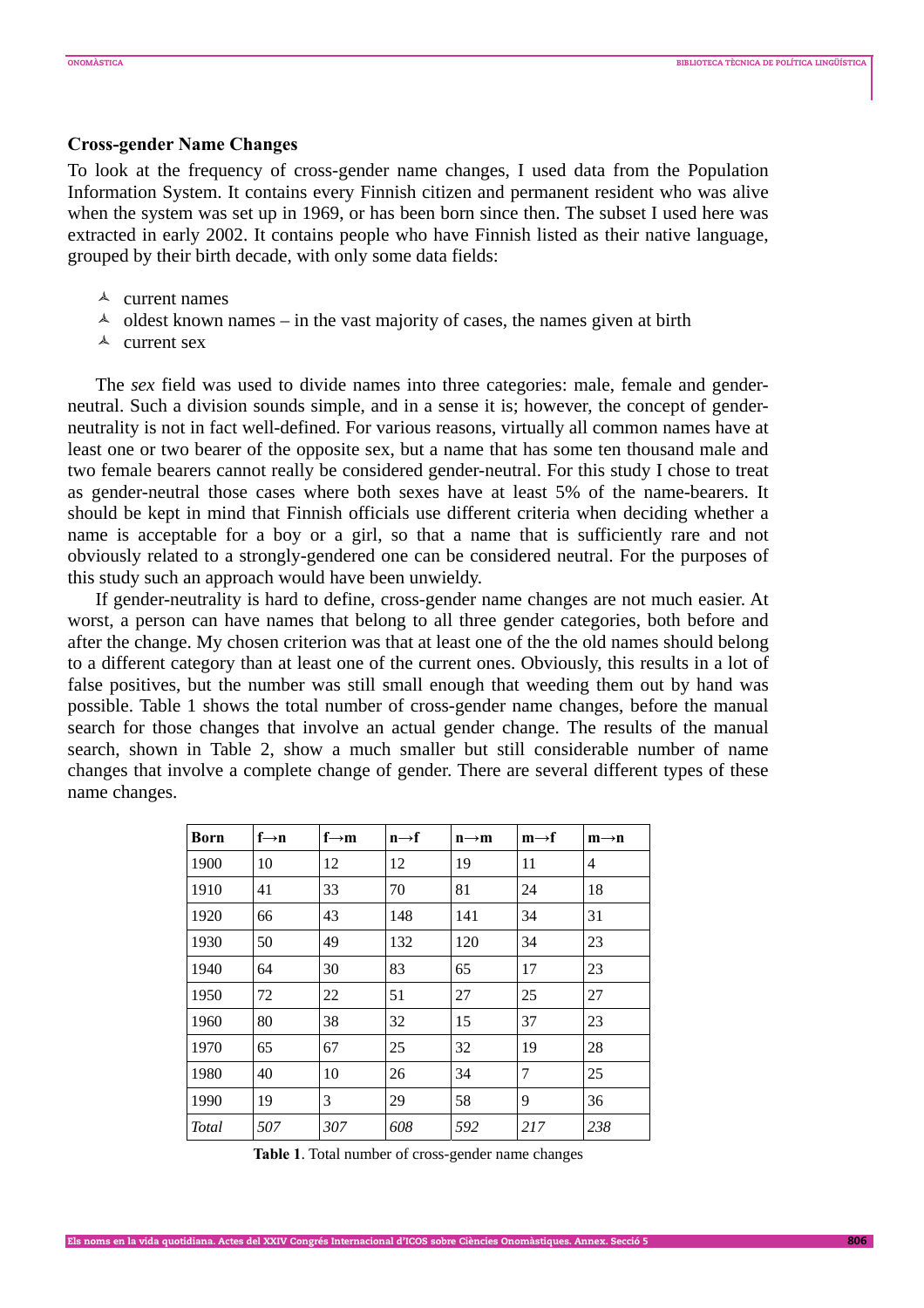| Born  | $f \rightarrow m$ | $m \rightarrow f$ | $f \rightarrow n$ | $m \rightarrow n$ |
|-------|-------------------|-------------------|-------------------|-------------------|
| 1900  | 2                 | 3                 | 1                 | $\theta$          |
| 1910  | 4                 | $\overline{2}$    | 4                 | 3                 |
| 1920  | 5                 | 2                 | 5                 | 1                 |
| 1930  | 6                 | 2                 | 6                 | 3                 |
| 1940  | 7                 | 11                | 9                 | 2                 |
| 1950  | 11                | 21                | 4                 | 5                 |
| 1960  | 25                | 30                | 8                 | 3                 |
| 1970  | 21                | 11                | 8                 | 0                 |
| 1980  | 2                 | 1                 | 2                 | 6                 |
| 1990  | $\theta$          | 1                 | $\theta$          | 2                 |
| Total | 83                | 84                | 47                | 25                |

**Table 2**. Number of complete cross-gender name changes.

First, there are changes away from gender neutrality. These are mostly cases where a person is either dropping completely one of their names that is gender-neutral, or changing it to a variant more in line with their other names. These changes were most common with people born in the first half of the 20th century, especially the 1920's and 1930's – that is, just before the Given Names Act prohibited cross-gender names. It seems that during the 1940's and 1950's, perhaps in part as a result of the act, given names became more strongly gendered than they had been. For instance, *Kaino* and *Vieno* which had originally been almost completely gender-neutral began to be seen as female names, and some men felt uncomfortable enough to change their names. This, of course, further established the names as female.

Similar changes have happened later as well. There are some cases where a new name started as gender-neutral and later on became popular enough that it was established as either male or female. The most notable example of this is *Jani*, which started out as a rare name given to both boys and girls but became a very popular male name in the late 1960's. Similarly, *Mirka* had a brief neutral period in the 1960's but became female in the 1970's.

Second, there are changes towards gender neutrality. Mostly these are cases where the person adopts an informally used nickname as one of their legal names. Such nicknames are often hypocoristic forms that can be derived from several names; for instance, in the first half of the century *Ami* appears to have been used commonly as a nickname for both the female *Amalia* and the male *Aimo*. In later decades it has been given as a name for both boys and girls.

There are also changes from a clearly male or female name to a completely neutral name. Looking at just the data in the Population Information System it is impossible to be sure about the reasons for such a change, but at least in some cases the motivation appears to be a desire for gender neutrality. It is also possible that the overall goal is to transition across the gender boundary, but under current legislation such a complete change would require a supporting letter from a psychiatrist at the gender clinic in the Helsinki or Tampere university hospital. Changing to a neutral name, however, does not have this requirement.

Third, there are changes from male to female or vice versa. There are 167 of these cases, evenly split between male and female. This number fits reasonably well with the number of medical gender reassignments in the time period. Pimenoff (2008, 11–13) gives an estimate of 203 such cases during 1970–2002, which suggests that a little over half of the changes to a neutral name were also done as a part of a gender transition. The name changes are most common with those born in the 1960's and 1970's, and this is not surprising at all. Gender change was much more difficult for the older age groups (for an extended analysis, see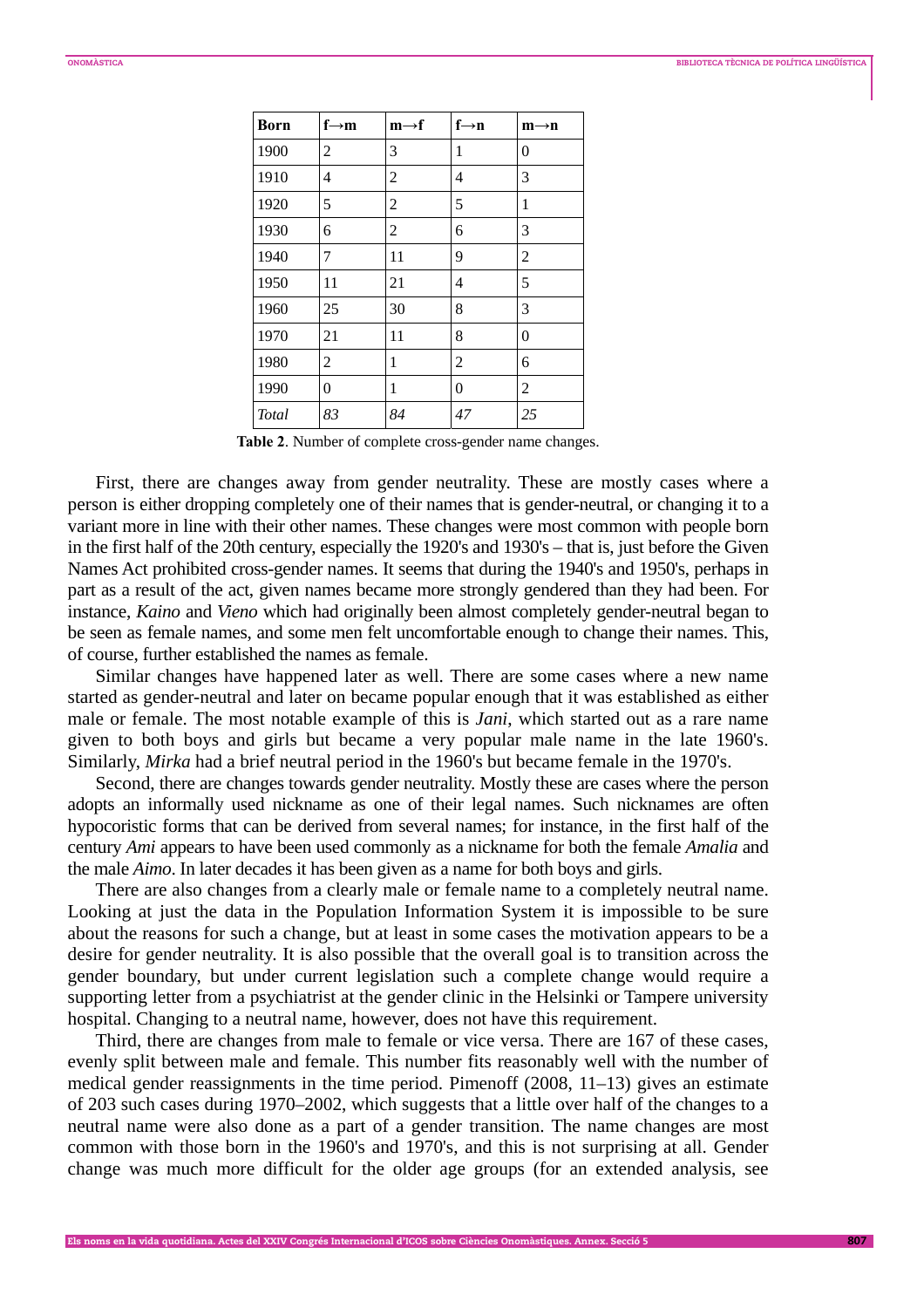$\overline{a}$ 

Wickman 2001), so the frequency is naturally lower; still, it is worth noting that the first cases are found in the very first age group. The younger groups, on the other hand, were mostly still minors when the data was extracted from the Population Information System, so they did not yet have the opportunity.

## **Considerations in Choosing a Name**

In order to look at the motivations and feelings involved in choosing a new name, I conducted a brief survey during May–July 2011. This was in the form of a web questionnaire, announced at various Finnish trans support forums.<sup>3</sup> There were two sets of questions, one about the person's feelings about their old name and another about the criteria and considerations they had used for choosing the new name. I also asked whether the person would be willing to take part in an interview, but these had to be left for a possible follow-up study.

The questionnaire was answered by 68 people in time for this study. Of these, 37 described themselves as male, 19 as female and 18 as other. The 'other' category included people who described themselves as transvestites, genderqueer, intersexed, androgyne, nongendered or not quite belonging to either of the binary genders. Some listed 'other' in addition to 'male' or 'female'.

There were three questions regarding one's feelings about the old name, graded on a scale from 1 'not at all' to 5 'very much'; a summary of the answers is in Table 3. It appears that changing the name was not particularly hard: most of the informants did not feel any great affinity with their old name or sadness for letting it go. To some extent this was of course expected, as the questionnaire was directed to people who had decided to change their names. Still, even taking this to account the answers reveal feelings that are a little more extreme than they might have been.

| The old name        | Median | Average | <b>Variance</b> |
|---------------------|--------|---------|-----------------|
| felt like one's own |        | 2.2     | 2.3             |
| was easy to let go  |        | 4.2     |                 |
| felt sad to let go  |        | 1.9     |                 |

**Table 3**. Feelings towards one's old name.

 Nine questions, shown in Table 4, were about the criteria for choosing the new name. Here, the scale was from 1 'did not matter' to 4 'was very important'. Again, the answers do not contain major surprises: the most important criteria are that the name should feel like one's own, be correctly gendered and not be associated with the wrong gender. In essence, the criteria that the informants considered most important are the ones involving the link between one's name and identity.

<sup>3.</sup> Thanks to the Trans Support Centre in Helsinki, as well as others who published the link.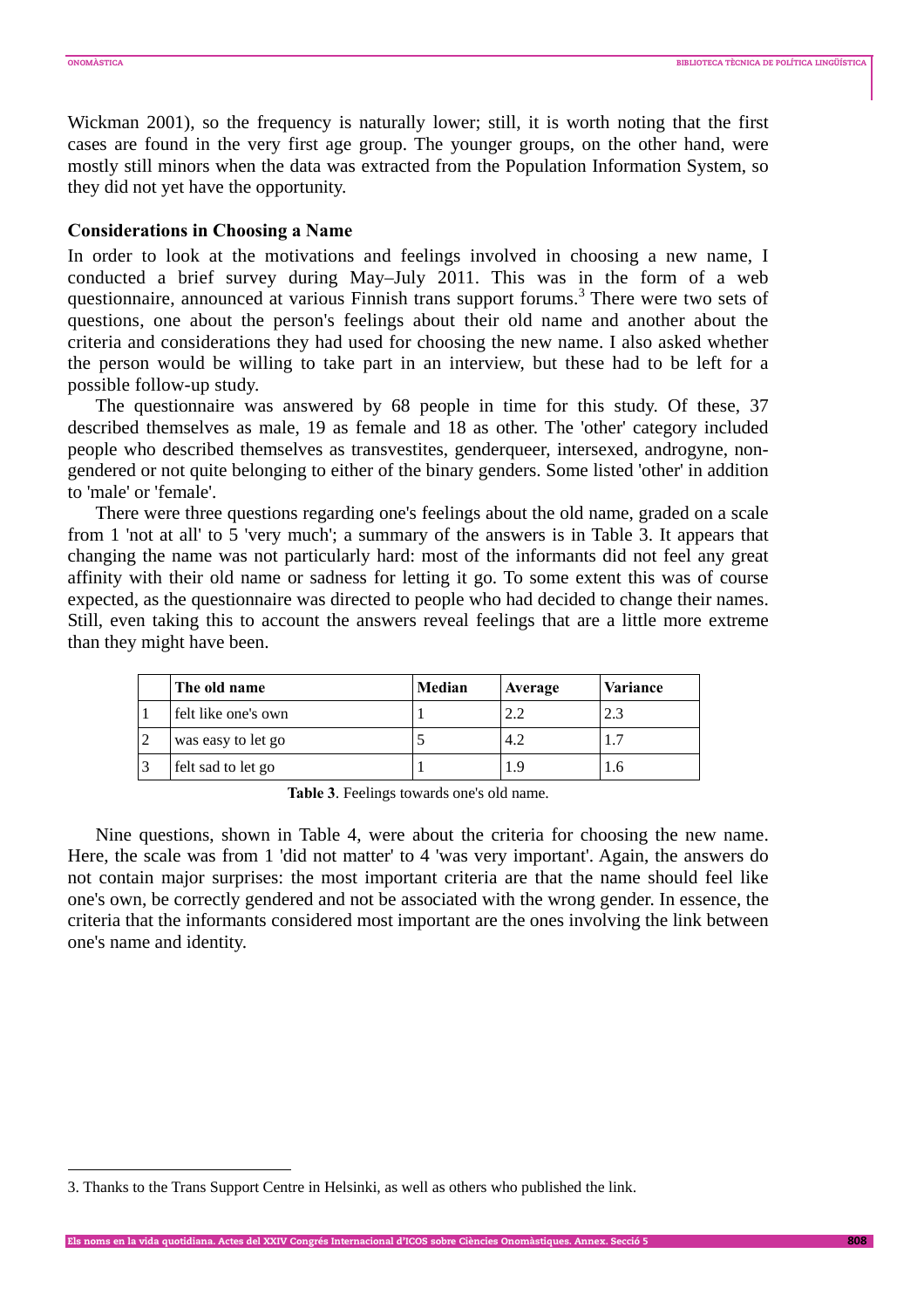|                | New name should                          | Median         | Average | Variance |
|----------------|------------------------------------------|----------------|---------|----------|
| $\overline{4}$ | be beautiful                             | 2              | 2.5     | 0.8      |
| 5              | feel like one's own                      | $\overline{4}$ | 3.7     | 0.3      |
| 6              | attract attention                        | п              | 1.3     | 0.3      |
| 7              | not attract attention                    | 2              | 2.0     | 0.8      |
| 8              | be correctly gendered                    | $\overline{4}$ | 3.6     | 0.3      |
| 9              | not be incorrectly gendered              | $\overline{4}$ | 3.4     | 0.9      |
| 10             | be appropriate for one's age             | $\overline{2}$ | 1.9     | 0.8      |
| 11             | be similar to the old name               | 1              | 1.8     | 0.9      |
| 12             | be the one that parents would have given |                | 1.6     | 0.6      |

**Table 4**. Criteria for choosing the new name.

 There were some correlations between the answers that are worth mentioning, although none were especially strong. A stronger ability to identify with the old name (question 1 in Table 3) tended to associate with a somewhat greater difficulty to let go of it (correlation coefficient of -0.57 with question 2), sadness about letting go of it (correlation coefficient of 0.41 with question 3) and a desire to find a new name that resembled the old one (correlation coefficient of 0.46 with question 11 in Table 4). It was also slightly correlated with a lower emphasis of having a new name that was correctly gendered (correlation coefficient of -0.37 with question 8), although it should be noted that the desire to not have a wrongly-gendered name (question 9) did not have a similar correlation.

## **Conclusions**

There were no big surprises in the study. Congruence between the gender of the name and that of the name-bearer appears important for everyone, as seen in two very different types of changes. On the one hand, transsexuals see the right gender or at least the absence of the wrong gender as very important; these, along with being able to identify with the name, were the most important criteria for selecting a new name. On the other hand, if the gender distribution of the names changes over time many members of the cissexual – that is, nontranssexual – majority tend to change away from names that have become wrongly gendered.

Changing names over the gender boundary is always a balancing act between personal and gender identity, and the more attached one is to their old name the harder it is to change. Hard or not, though, many feel it has to be done: the most important result of this study is that gender is an overwhelmingly important aspect of identity also with regards to one's name. This is clearly the case, even if it is usually not apparent to those whose gender identity happens to be aligned with their legal gender, anatomical sex and given name. In the end, a wrongly-gendered name just does not feel one's own.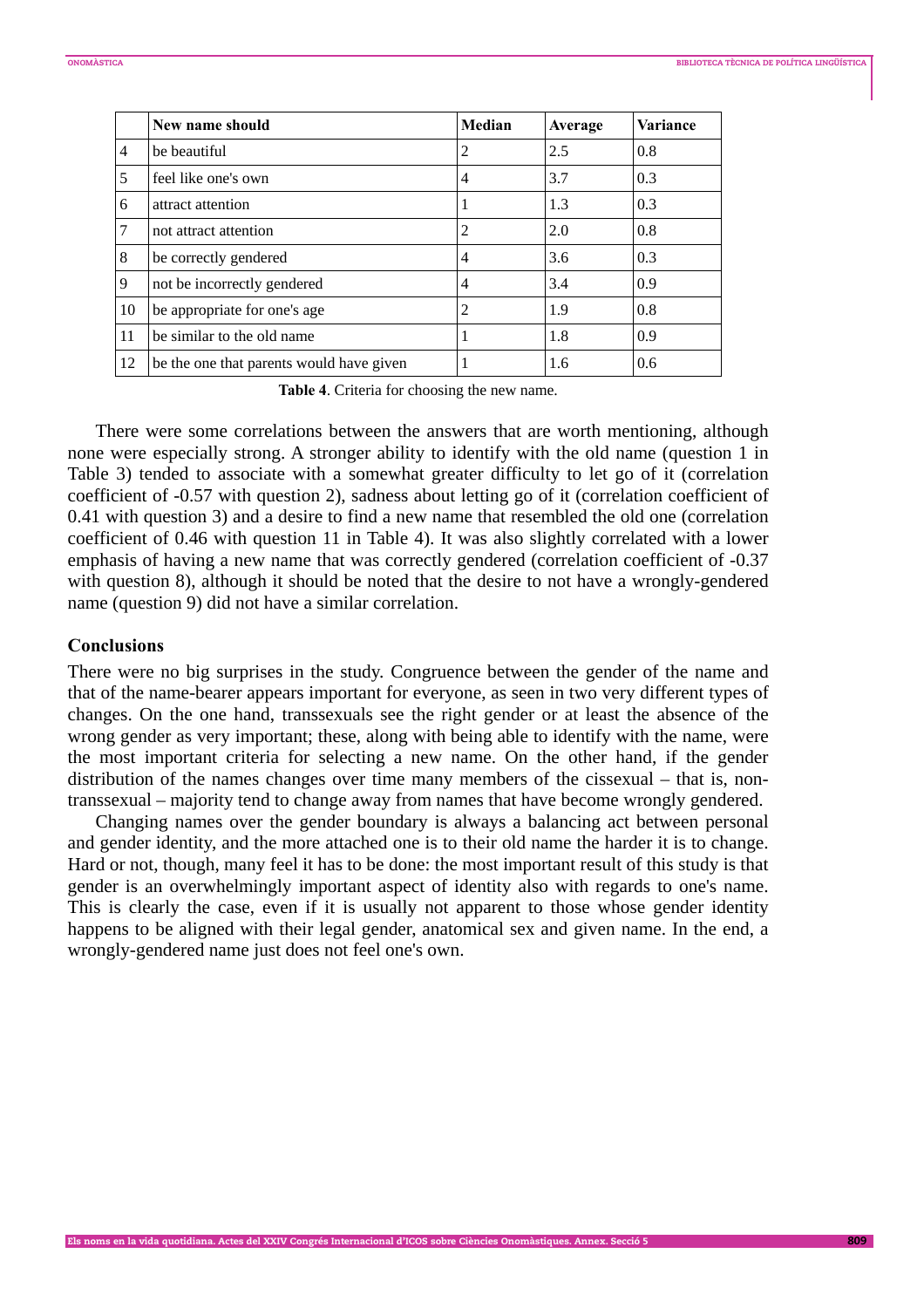## **References**

- Aldrin, Emilia. 2010. Om förnamn som identitetsbärare. In *Namn en spegel av samhället förr och nu*, ed. Staffan Nyström, 136–153. Norstedts.
- Benjamin, Harry. 1966. *The Transsexual Phenomenon*. Electronic edition, 1999. Symposium Publishing. http://www.mut23.de/texte/Harry%20Benjamin%20- %20The%20Transsexual%20Phenomenon.pdf.
- Berglund, H.; Lindström, P.; Dhejne-Helmy, C. and Savic, I. 2008. "Male-to-Female Transsexuals Show Sex-Atypical Hypothalamus Activation When Smelling Odorous Steroids." *Cerebral Cortex* 18: 1900–1908.
- Blackless, Melanie; Charuvastra, Anthony; Derryck, Amanda; Fausto-Sterling, Anne; Lauzanne, Karl and Lee, Ellen. 2000. "How Sexually Dimorphic Are We? Review and Synthesis." *American Journal of Human Biology* 12: 151–166.
- Bornstein, Kate. 1995. *Gender Outlaw: On Men, Women and the Rest of Us*. Paperback edition. Vintage Books.
- Butler, Judith. 1990. *Gender Trouble*. 2006th ed. Routledge Classics. Routledge.
- Coates, Richard. 2006. "Properhood." *Language* 82: 356–382.
- Eduskunta. 1945. *Etunimilaki*. December 20. http://www.genealogia.fi/nimet/nimi1265s.htm.
- European Parliament. 2011. *Resolution on human rights, sexual orientation and gender identity at the United Nations*. September 28. http://www.lgbt-ep.eu/wpcontent/uploads/2011/09/RES-20110928-Human-rights-sexual-orientation-and-genderidentity-at-the-United-Nations-As-adopted-Provisional.pdf.
- First, Michael B. 2005. "Desire for amputation of a limb: paraphilia, psychosis, or a new type of identity disorder." *Psychological Medicine* 35: 919-928.
- Gahr, Manfred. 2003. "Male Japanese quails with female brains do not show male sexual behaviors." *Proceedings of the National Academy of Sciences of the United States of America* 100 (13): 7959–7964.
- Gerhards, Jürgen. 2005. *The Name Game. Cultural Modernization and First Names*. New Brunswick: Transaction Publishers.
- Hagström, Charlotte. 2006. *Man är vad man heter... Namn och identitet*. Stockholm: Carlssons.
- Haig, David. 2004. "The Inexorable Rise of Gender and the Decline of Sex: Social Change in Academic Titles, 1945–2001." *Archives of Sexual Behavior* 33 (2): 87–96.
- Horton, Mary Ann. 2008. The Incidence and Prevalence of SRS among US Residents. In. http://www.tgender.net/taw/thbcost.html#prevalence.
- Hubbard, Ruth. 1996. "Gender and Genitals: Constructs of Sex and Gender." *Social Text* 46/47: 157–165.
- Kruijver, Frank P., Jiang-Ning Zhou, Chris W. Pool, Michel A. Hofman, Louis J. G. Gooren, and Dick F. Swaab. 2000. "Male-to-Female Transsexuals Have Female Neuron Numbers in a Limbic Nucleus." *The Journal of Clinical Endocrinology & Metabolism* 85 (5): 2034–2041.
- Longobardi, Claudio. 2006. The meaning of first names in children's developmental psychology. In *Proceedings of the 21st International Congress of Onomastic Sciences*, ed. Eva Brylla and Mats Wahlberg, 2:189–199. Uppsala: Språk- och folkminnesinstitutet.
- Müller, Horst M., and Marta Kutas. 1996. "What's in a name? Electrophysiological differences between spoken nouns, proper names, and one's own name." *NeuroReport* 8: 221–225.
- Pimenoff, Veronica. 2008. Geschlechtsumwandlung in Finnland 1970-2002. Eine historische und empirische Studie zu Geschlechtsumwandlungen unter den Regelungen des Kastrationsgesetzes bis zur Einführung des finnischen Transsexuellengesetzes. Dissertation zur Erlangung des Doktorgrades der Medizin, Universität Ulm.
- Serano, Julia. 2007. *Whipping Girl. A Transsexual Woman on Sexism and the Scapegoating of Femininity*. Seal Press.

**Els noms en la vida quotidiana. Actes del XXIV Congrés Internacional d'ICOS sobre Ciències Onomàstiques. Annex. Secció 5 810**